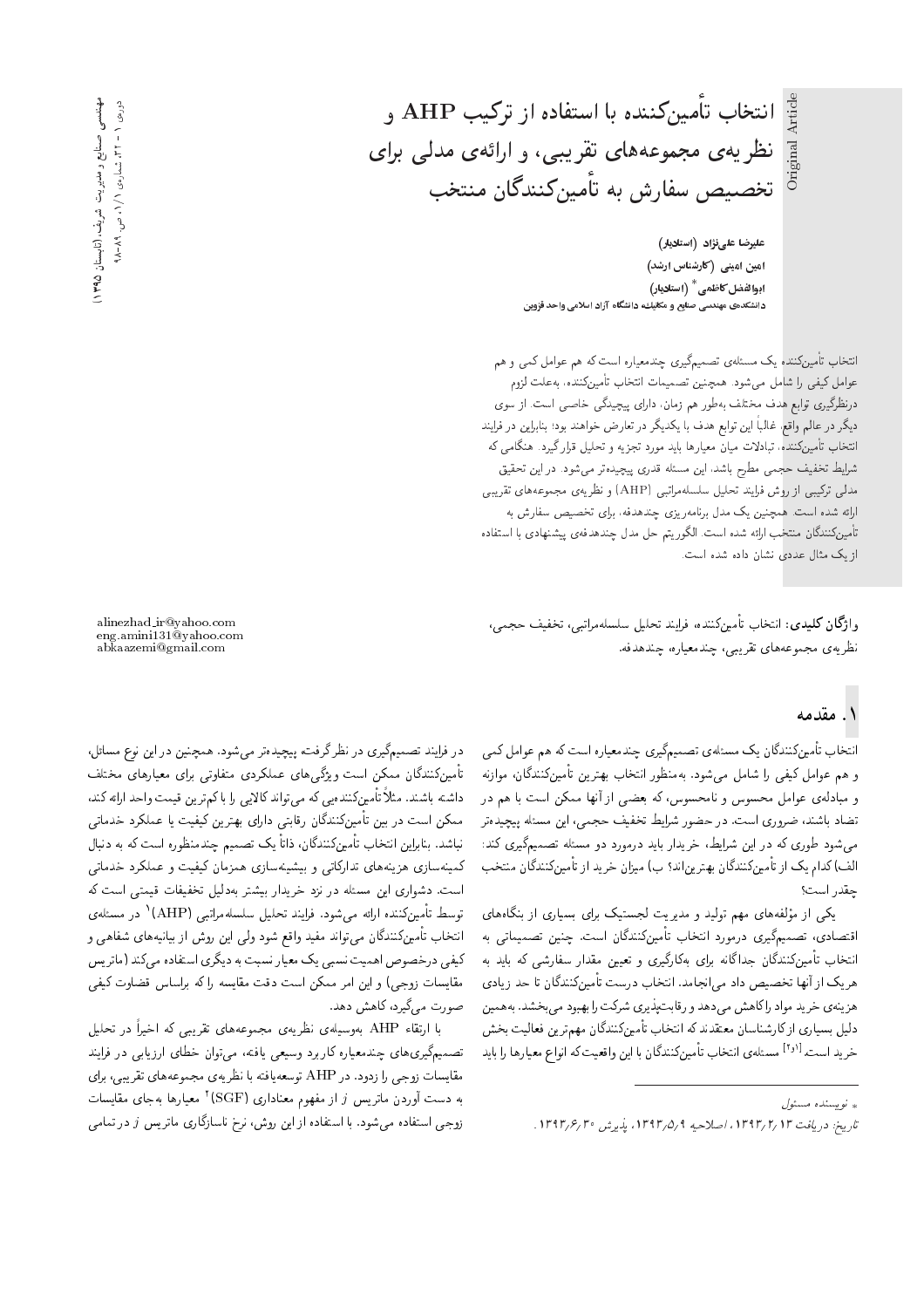مراحل برابر صفر است و این خود نشانگر دقت قضاوت کیفی در مقایسات و حذف خطای ارزیابی در فرایند مقایسات زوجی است.

این نوشتار در پنج بخش تنظیم شده است. پس از مقدمه، در بخش دوم به بررسی اجمالی ادبیات موضوع انتخاب تأمینکنندگان، ارزیابی آنها و مدل های تخصیص سفارش اجمالاً می پردازیم. در بخش سوم، AHP توسعه یافته با نظریهی مجموعههای تقریبی ارائه میشود و چارچوب کلی انتخاب تأمینکنندگان بهوسیلهی<br>این روش، با یک مثال موردی تشریح میشود. در بخش چهارم مدل پیشنهادی برای این روس، با یک مدل موردی نسریح می سود. در بخس چهارم مدل پیستهادی برای<br>- در استفاده استفاده میشود و استفاده برای استفاده با استفاده استفاده تخصیص سفارش به تامین(مندلان منتخب، با روش حل ارائه میشود. در نهایت،<br>. نتيجهگيري در بخش پنجم ارائه مي شود.

# ۲. مروری بر ادبیات موضوع

<mark>در</mark> سال ۱۹۶۶، برای اولین بار با استفاده از روش نظرسنجی از مدیران، ۲۳ معیار برای انتخاب تأمینکننده شناسایی و اهمیت آنها تحلیل و بررسی شد. نتیجه این تحلیل نشان دادکه «کیفیت» مهمترین معیار است، و «تحویل بهموقع» و «سابقهی عملکرد» پس از آن از اولویت برخوردارند.<sup>[۳]</sup><br>المسلمه المسلم ۱۵۸۳

درسال های ۱۹۸۳ و ۱۹۹۲ محققین برای نخستین بار فرایند تحلیل سلسلهمراتبی (AHP) را برای مسائل مربوط به انتخاب تأمینکننده به کارگرفتند. از دلایل عمدهی استفاده از AHP می توان اشاره کرد به: الف) هر دوگروه معیارهای کمی وکیفی را شامل مىشود. ب) بەآسانى قابل فهم است و توسط پرسنل مربوطه قابل اجراست.<sup>[آور]</sup><br>است در ناتور کول گے اقتصار علیہ بنا و تک کورگا این روش فاقد یکپارچگی لازم برای انتخاب تأمینکنندگان بود؛ اما در سال ۱۹۹۸ یک سیستم پشتیبانی تصمیمگیری برای کاهش تعداد تأمینکنندگان و مدیریت روابط با آنان ایجاد شد<sup>[۶]</sup> که در آن با بهرهگیری از فرایند تحلیل سلسلهمراتبی یکپارچه<br>استان با برنامه<code>ریزی عدد</code> صحیح مختلط، محدودیتهای ظرفیت تأمینکنندگان، قیمت و كيفيت لحاظ شد.<sup>[۶]</sup> در سال ۱۹۷۴ نيز محققين براى نخستين بار از برنامه ريزى<br>- اور مساح العضاء العضاء بكستگاه كندگاه ریاضی در مسئلهی انتخاب تأمینکنندگان بهره گرفتند. آنها از مدل برنامهریزی عدد صحیح مختلط، برای فرمولهکردن مسئلهی تصمیمگیری در دفتر پست استرالیا استفاده کردند. تابع هدف این مدل، کمینهسازی قیمت مشمول تخفیف است که به همراه محدودیت های ظرفیت فروشنده ارائه شده است.<sup>[۷]</sup> این مدل تک هدفه بود،<br>مصری است که میرود است است آن این مطرح است است است است این مورد این در صورتی که در مدل برنامهریزی آرمانی خطی (ارائهشده در سال ۱۹۸۳) که دو تابع هدف «کاهش قیمت» و «افزایش کیفیت» را شامل می شود، دو مجموعه از معیارها در نظرگرفته شده است:<sup>[۸]</sup><br>.

الف) خصوصيات تأمينكننده شامل كيفيت، قيمت، تجربه، سطح خدمت، تحويل بەموقع؛

ب) مشخصههای شرکت خریدار شامل احتیاجات مواد و موجودی اطمینان.

در تحقیقات مذکور، توجهی به هزینههای ارسال به عنوان تابع هدف نشده بود ولی بعدها، در سال ۱۹۸۶ از یک مدل برنامهریزی عدد صحیح مختلط تک هدفه در یک شرکت تولیدی بزرگ بهمنظور تخصیص یک گروه تأمینکننده استفاده شد؛ تابع هدف این مدل کمینهسازی هزینههای ارسال است.<sup>[۹]</sup> در سال ۲۰۰۰ مدل های برنامه ریزی<br>میسینالمصلا CUL و ۲٬۱۸۷٬۲۱۲ میلیارد و ۲٬۱۲۲٬۲۰۲ چندمنظورہ (MOP) ؓ و تحلیل مبتنی بر دادہ (DEA) ؓ درمورد استراتژی&ای<br>پاکسپانا کے سرمان نے پاکستان کے لیے ایران کے شرکت کے س مذاکره با تأمینکنندههای غیرمشارکتی ـــ که طی آن انتخاب یک تأمینکننده باعث خارج شدن بقیه از مذاکره میشد ـــ برای نخستین بار ترکیب شد.<sup>[۱۰]</sup> همچنین<br>بر یک سیستم مدیریتی مبتنی بر تحلیل سلسلهمراتبی براساس تکنیکهای شبکهیی

حس مصنوعی، درمورد انتخاب هوشمند تأمینکنندگان طراحی شد تا از این طریق تأمينكنندههاى بالقوه انتخاب شوند.<sup>[۱۱</sup>]<br>مامستان میسا

در سال ۲۰۰۲ جنبههای مختلف چندملیتی تاتیرددار بر انتخاب استراتژی<br>ایسپالیان مستقل میکرد از این مسکن استراتژی ارتباط بین|لمللی برای بزرگترین شرکتهای الکترونیکی جهان بررسی شد که در .<br>نوع خود بی سابقه بود، ولمی از هیچکدام از روش های تصمیمگیری چندمعیاره بهره نمیبرد، تا این که در سال ۲۰۰۵ یک روش AHP نوین ارائه شدکه در آن AHP و DEA با يكديگر تركيب شده بودند. از اين روش براي بيان انتخاب تأمينكننده از طریق مقایسهی مجموع انتخابات بعد از تعیین مقادیر در یک طبقهی انتخابی، استفاده شد.<sup>[۱۲]</sup> ضعف این مدل. در نظر نگرفتن مسئلهی تخصیص سفارش بین<br>باشی کنیگا تأمینکنندگان بود، ولی محققین درسال ۴°۲۰ مطرح کردند که مسئلهی تخصیص سفارش بین تأمینکنندگان در محیطهایی با چند تأمینکننده پیچیدهتر است؛ زیرا فعالیتهای تخصصی سفارش و منبعیابی بسیار به هم وابستهاند. البته ارزیابی تأمينكنندگان و تخصيص سفارش، هر دو موضوعات انتخاب هستند.<sup>[۱۲]</sup> همچنين<br>بازمان موسم کردندگر در سال ۲۰۰۸ یک رویکرد جامع برنامهریزی خطبی چندمنظوره<sup>۵</sup> ـ فرایند تحلیل در سال ۱۰۰۸ یک رویدرد جامع برنامهریزی حظی چندمنطوره<br>مسکن از COVD MOLD اسکان استان کنیس شبکهیی فازی (FANP-MOLP)٬ برای ارزیابی نامینکننده و تخصیص سفارش<br>ایلمندن گفت: مقتل استفاده ارائه شد. نگرش محققان در این مطالعه، بعد شبکهیی مسئله بوده و فرایند تحلیل شبکهیی (ANP)' بهصورت فازی (FANP) به عنوان هستهی اصلی و مبنای این<br>مستقیم به مدیر استقیام استقیمت به دسته با مکن میکند ک تحقیق مطرح شده است. معیارهای قیمت، موعد تحویل وکیفیت،که در قدیمیترین<br>مرجع به دست آمده نیز ذکر شده، در این نوشتار مورد تحلیل واقع شدهاند که مرجع به دست آمده بیز ددر سده، در این نوستار مورد تحلیل واقع سدهآمد ده<br>استنبا گیانی است است از آذابی می می دست می توانسته این نشانگر اهمیت این معیارهاست.<sup>[۱۴]</sup> در سال ۲۰۰۹ نیز روش AHP فازی<br>بارها ایران ایران برای مسائل ارزیابی عملکرد، ازجمله ارزیابی و انتخاب تأمینکنندگان مطرح شد. محققین دیگری نیز همین رویکرد را برای انتخاب تأمینکنندگان در یک شرکت حودروسازی به دار بردند.<br>برای ارزیابی و انتخاب تأمینکنندگان پیشنهاد شد.<sup>[۱۷]</sup> همچنین برای اولین بار در<br>اسمال است تقدیم ه<del>سته</del> و منا خودروسازی به کار بردند. <sup>[۱۶٬۱۵]</sup> در سال ۲۰۱۰ رویکردهای تصمیمگیری چندمعیاره همچنین برای اولین بار در<br>----این سال محققین ترکیب AHP و نظریه ی مجموعههای تقریبی را برای ارزیابی و<br>از دار میشم کننگل مطلب کردند از سال سال سال سال سال ایران انتخاب تأمینکنندگان مطرح کردند ولی ماتریس استفاده شده در این روش سازگار<br>نبود. آنها از مفاهیم کلاس,بندی در نظر بهی مجموعههای تقریبی، بهعنوان روشی |WwQ u=wvax@ '|@} QkD |=yxawtHt |x} Q\_v QO |Ov@Tqm s}y=it R= =yv; "Ow@v نوین در انتخاب تأمینکنندگان استفاده کردند.<sup>[۱۸]</sup> در سال ۲۰۱۲ ترکیب نظری*هی*<br>مطلب تقسیم است تحقیق دیگری در سال ۲۰۱۴، روش برومته فازی پیشنهاد شد که مزیت اصلی آن [19] "OW KQ]t u=oOvvmu}t-=D ?=NDv= Qw\_vtx@ |Qo p}rLD w |@} QkD |=yxawtHt سخفین دیگری در سال ۱۱ ۱۳۰ روس پرومنه فازی پیستهاد سد ته مزیب اصلی آن<br>استان اسلامات این مصدق اسمان استان اسکن گل 'C}=yv QO [20] "Ow@ u=oOvvmu}t-=D ?=NDv= |xrUt QO hrDNt |=yQ=}at R= xO=iDU= محققین یک رویکرد ANP فازی برای تأمینکنندگان مطرح کردند که با بهکار بردن مفهوم سطح اهمیت برای تعیین وزن<sub>′</sub> روشی متفاوت با کارهای مشابه قبلی بود.<sup>[۱۱</sup>]<br>.

# بهمینهسازی روش AHP توسط نظریهی "

## مجموعههای تقریبی

در سال ۱۹۸۲ نظریه ی مجموعههای تقریبی توسعه داده شد. این دیدگاه برای بیان و بررسی مسائلی است که در آنها عدم فطعیت و ابهام وجود دارد و معمولاً برای<br>از مطالعه گیلسا و الطالعات الله ا یافتن ناهمگونی ها و ارتباطات در اطلاعات به کار می رود. مهمترین ویژگی های این نظریه عبارت است از:<sup>[21]</sup><br>-

- ٠. برخوردارى از الكوريتم بهينه براى يافتن الكوها؛
- ۲. جستوجوی روابطی که توسط روشهای آماری کشف نمی شود؛
	- ۳. امکان استفاده از اطلاعات کمی و کیفی؛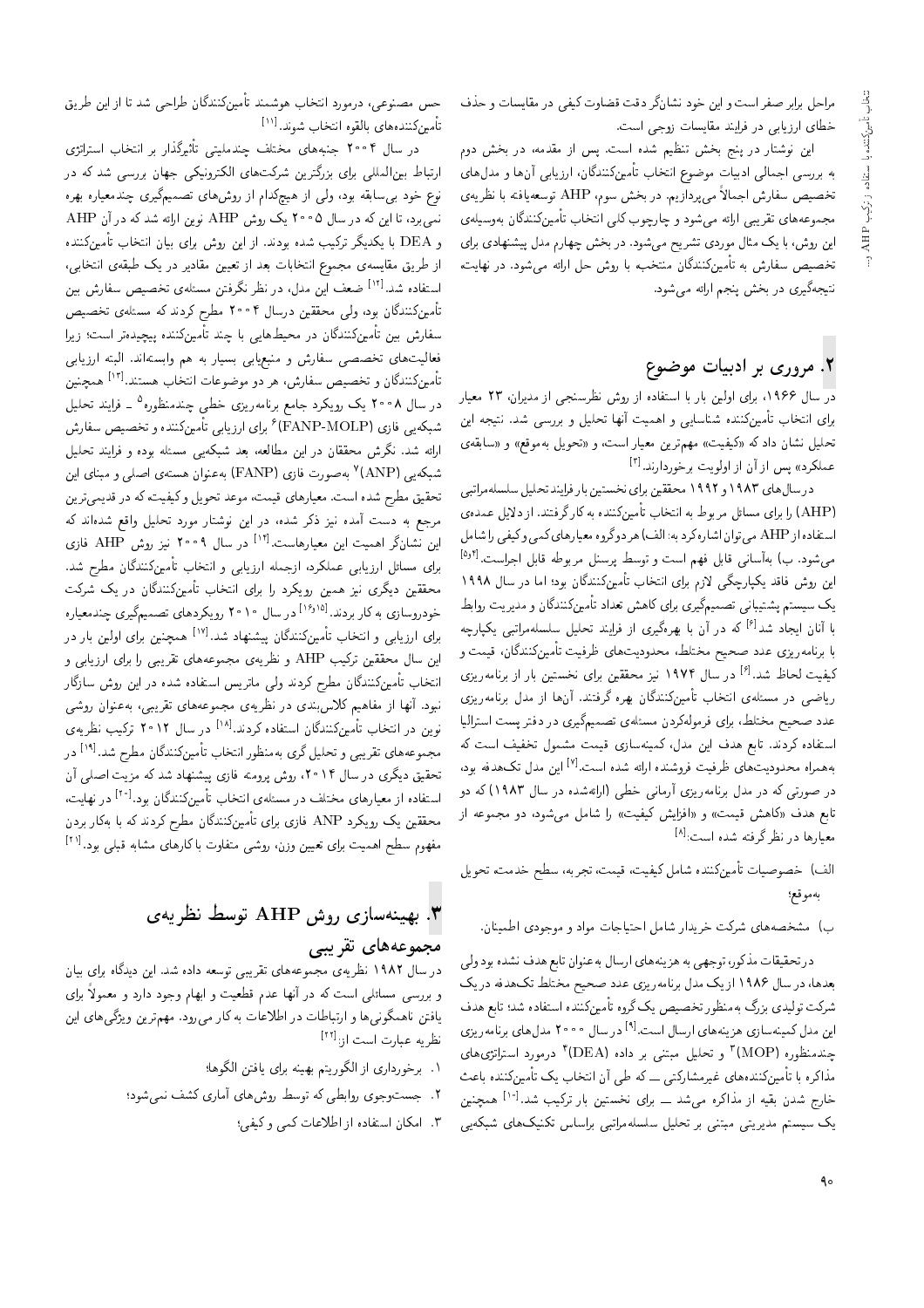- ۵. ارزیابی معناداری معیارها (در این تحقیق استفاده می شود)؛
	- ۶. تولید قوانین تصمیمگیری از روی دادهها.[<sup>۲۲]</sup>

برخي از مفاهيم مهم نظريهي مجموعههاي تقريبي چنين شرح داده شده است: به طور کلی هر جدول داده می تواند حنین باشد:

$$
S = \langle U, R, V, f \rangle \tag{1}
$$

 $\overline{R} = P \cup Q$  که در آن  $U$  مجموعهیی محدود از هر شیء است. مثلاً در رابطه $\overline{Q}$  و مجموعهيى از معيارهاست و زيرمجموعههاى P و Q به ترتيب مجموعه معيارهاى  $R$ شرطی و مجموعه معیارهای تصمیماند.  $V_r$  دامنهی مشخصه (معیار) r است و داریم:

$$
V = \bigcup_{r \in R} V_r \tag{1}
$$

s عضوى از  $R$  است. همچنين براى هر  $r$  عضو  $R$  و هر  $x$  عضو  $U$  داريم  $r$ 

$$
f: U \times R \to V \tag{7}
$$

که تابع کامل  $f$ ، تابع اطلاعات است. برای هر زیرمجموعه غیرتهی مثل B از مجموعه معیارهای  $R$ ، یک رابطهی همسانی (غیر قابل تمیز) با  $ID(B)$  مشخص میشود و خواهیم داشت:

$$
IND(B) = \{ (x, y) | (x, y) \in U \times U, \forall b \in B (b(x) = b(y)) \}
$$

$$
(\dagger)
$$

واضح است که این رابطهی همسانی یک رابطهی هم ارزی (بازتابی، متقارن و غیرمستقیم) است. مجموعهی تمامی کلاس های همارزی رابطهی ( $IND(B)$  را با  $\frac{[{\rm tr}]}{[{\rm tr}]}$ سشخص میکنند و نمایش میدهند  $U|IND(B)$ 

 $\mathcal{L}$  تعریف ۱ . آنتروپی  $H(P)$  از مجموعه معیارهای  $P$  را چنین تعریف می

$$
H(P) = -\sum_{i=1}^{n} p(X_i) \log_{\mathcal{V}} p(X_i)
$$
 (0)

که در آن:

$$
p(X_i) = \frac{|X_i|}{|U|}
$$
  
\n
$$
X = \text{diag}(X_i)
$$
۲۵ احتمال،  $X_i$  راشخص میکند وقتی که P در ناحیهی  
\n{ $X_1, X_1, ..., X_n$ } (نہرجع U افراز شده باشد.  
\n
$$
P(A_i) = \text{diag}(X_1, X_1, ..., X_n)
$$

$$
Q \text{ is the } H(Q \mid P)
$$
 با توبه به اطلاعات

$$
Q(U| \, IND(Q) = \{Y_1, Y_1, ..., Y_m\})
$$

 $P$  كه وابسته به اطلاعات

$$
P(U | \, IND(P) = \{X_1, X_1, ..., X_n\})
$$

است، چنین تعریف می شود:

$$
H(Q|P) = -\sum_{i=1}^{n} p(X_i) \sum_{j=1}^{m} p(Y_j|X_i) \log_{\tau} p(Y_j|X_i)
$$
 (9)

که در آن  $Q$  مجموعه معیارهای تصمیم و  $P$  مجموعه معیارهای شرطی است و احتمال شرطی است.  $p(Y_j | X_i)$ 

 $R = P \cup Q$  تعریف ۳. اگر جدول تصمیم  $S = \langle U, R, V, f \rangle$  موجود باشد، و اکه در آن  $R$  مجموعهیی از مشخصات یا معیارهاست و زیرمجموعههای  $P$  و  $\epsilon$ به ترتیب مجموعه معیارهای شرطی و مجموعه معیارهای تصمیماند) باشد، و  $Q$ زیرمجموعهی مشخصهی  $A$  که زیرمجموعهی مجموعهی  $P$  است نیز مفروض  $A$  باشد، آنگاه می توان اهمیت مشخصهی a) a باشد (A میتوان اهمیت مشخصهی  $a$  $\chi$ را که به صورت  $\operatorname{SGF}(a,A,Q)$  نشان داده می شود، براساس رابطهی ۷ محاسبه کرد:<sup>[۱۴]</sup>

$$
SGF(a, A, Q) = H(Q|A) - H(Q|A \cup \{a\})
$$
 (V)

با داشتن زیرمجموعهی مشخصهی A، هرچه مقدار  $\mathrm{SGF}(a,A,Q)$  بیشتر باشد، . مشخصهى a براى تصميم Q مهمتر است (معنادارى معيار a بيشتر است)

در AHP از تصمیمگیرنده خواسته میشود تا نسبت مقایسات زوجی را با در نظرگرفتن شدت اولویت بین موارد مورد مقایسه، تخمین بزند. بنابراین AHP در اصل به قضاوت انسان مربوط مى شود. براى كاستن از مفهوم ذهنى قضاوت انسان، رویکرد جدول تصمیمگیری مطابق نظریهی مجموعههای تقریبی، برای به دست أوردن وزن های عینبی تر پیشنهاد می شود. آنترو پی شرطی و مفهوم معناداری معیارها در نظریهی مجموعههای تقریبی، در روش AHP مورد استفاده قرار میگیرد تا سازگاری قضاوت را بهبود بخشد.<sup>[۲۵٫۲۴]</sup> گامهای اصلی فرایند بهبودیافته عبارتاند<br>ا  $\ddot{\phantom{0}}$ از

- ۰۱ تعریف معیارهای<sub>ی</sub> برای انتخاب تأمینکننده؛
- . محاسبه ی وزن معیارها با روش AHP بهبودیافته؛
	- ۳. محاسب*ه ی* امتیاز کلی هر تأمینکننده.

# ۰۱.۳ تعریف معیارها برای انتخاب تأمینکننده<br>ا

با داشتن تعداد زیادی از عوامل تاتیرددار بر تصمیم دری انتخاب تامین دنده،<br>- سمیر استان استان استان تصمیمگیری باید براساس دنبالهی مرتبی از این مراحل به وجود آید. در واقع اکثر تصمیمگیرندهها نمی توانند به طور همزمان تعداد زیادی از عوامل را هنگام تصمیمگیری مورد استفاده قرار دهند. بنابراین، این مسئلهی پیچیده باید از طریق سلسلهمراتب تصمیمگیری چندسطحی، به زیرمسئلههای قابل کنترل تجزیه شود. ساختار سلسلهمراتبي توسعه يافته دراين تحقيق، يک سلسلهمراتب چهارمرحله يي است که در آن سطح بالا هدف مسئله را نشان می4هد و سطح آخر شامل تأمینکنندگان متفاوت است. سطح دوم این ساختار شامل معیارهای کلی است که معمولاً در انتخاب تأمينكنندگان در نظرگرفته مىشود؛ اين معيارها عبارتاند از: قيمت، كيفيت و سطح خدمت. در سطح سوم، این معیارها به زیرمعیارهای مختلفی تجزیه میشوند که ممکن است انتخاب تامینکننده را تحت تاثیر قرار دهد. سلسله مراتب کلی AHP<br>مستقل در دوراستان میسیا در شکل ۱ نشان داده شده است.

#### ۲.۳. محاسبه ی وزن معیارها و زیرمعیارها

<mark>در</mark> AHP وزن هرکدام از گزینهها توسط ماتریس مقایسات زوجی و با استفاده از روش بردار ویژه محاسبه میشود. یکی از مشخصههای روش بردار ویژه، توانایی آن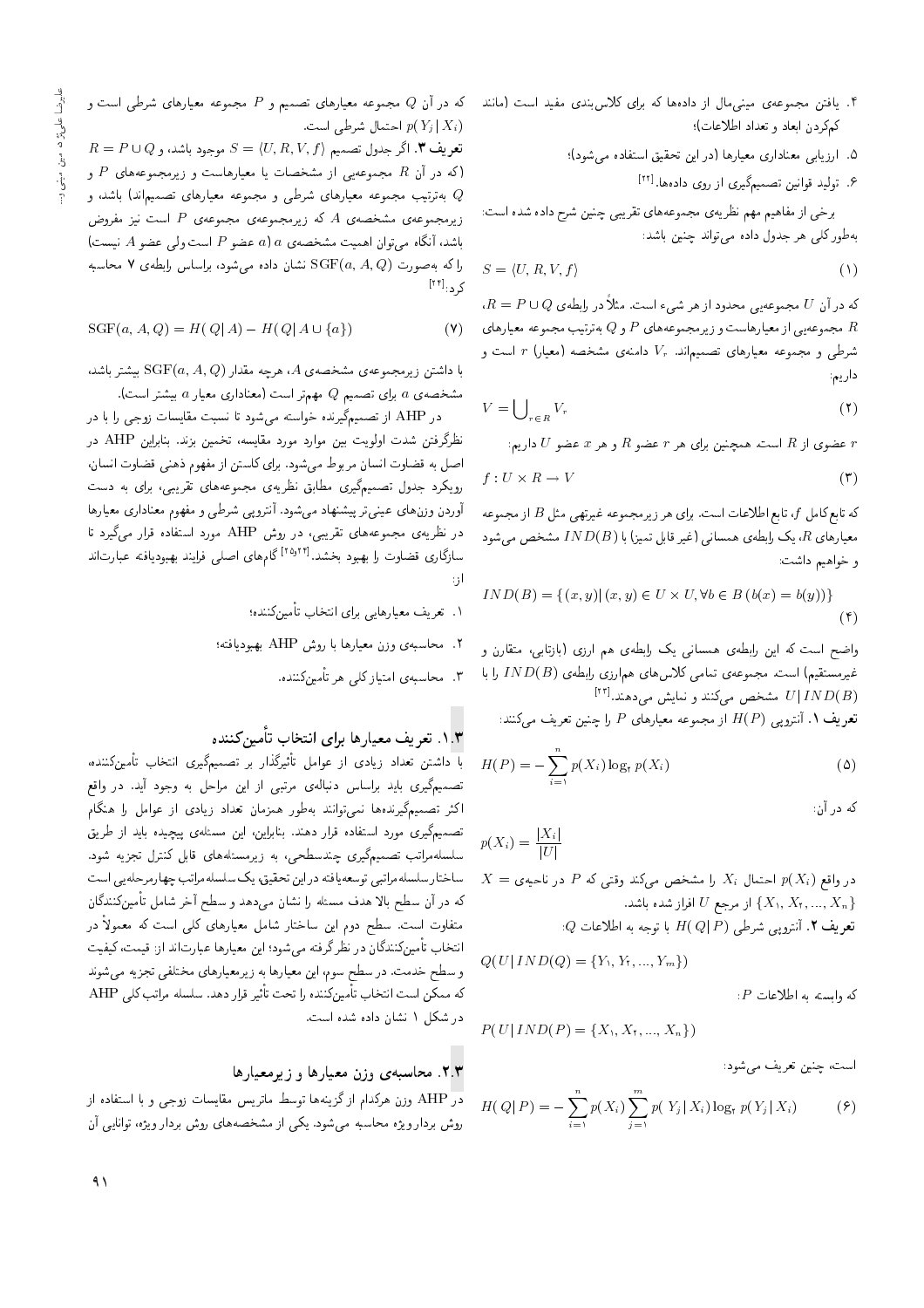

شکل ۱. سلسله مراتب انتخاب تأمین کننده.

جدول ١. جدول تصميم براي قيمت، كيفيت و سطح خدمت.

| تصميم                | سطح خدمت | كيفيت | قيمه |         |
|----------------------|----------|-------|------|---------|
| (d)                  | (c)      | (b)   | (a)  | گزينه   |
|                      |          |       | ۲    |         |
| $\circ$              |          |       |      |         |
|                      |          |       |      |         |
|                      | ٢        |       |      | ۴       |
| $\ddot{\mathbf{0}}$  |          |       | ٣    | ۵       |
| $\ddot{\phantom{0}}$ | ٣        |       |      | ۶       |
| $\circ$              |          |       |      |         |
|                      |          |       |      |         |
|                      |          |       |      |         |
| $\bullet$            |          |       |      | $\circ$ |
| $\mathbf{o}$         |          |       | ٣    |         |
| $\mathbf{o}$         |          |       | ٣    | ۱۲      |
| $\circ$              |          |       |      | ۱۳      |
| $\circ$              |          |       | ٢    | ۱۴      |

در به دست آوردن شاخص پیوستگی  $(CI)$  است.

$$
CI = \frac{\lambda_{\text{max}} - n}{n - \lambda} \tag{A}
$$

در این رابطه n رتبهی ماتریس مقایسات زوجی و  $\lambda_{\rm max}$  میانگین مقادیر ویژهی این ماتریس است. اگر مقدار CI، بیشتر از ۰٫۱ باشد، توصیه می شود تصمیمگیرنده مجدداً ماتريس مقايسات زوجي را تنظيم كند. استفاده از مفهوم معنادارى معيارها در نظریهی مجموعههای تقریبی، که در این تحقیق پیشنهاد شده است، مشکل خطای ارزیابی در روش AHP را حل میکند. برای سطح دوم از شکل ۱، یک جدول تصميم گيري شبيه جدول ١ طراحي شده (البته اين جدول مقادير ستون تصمیم را شامل نمیشود)، تا تیم ارزیابی پس از تصمیمگیری نتیجهی تصمیم را در ستون تصمیم درج کند. ابتدا معیارهای قیمت، کیفیت و سطح خدمت در سه سطح، با مقادیر ۱ ، ۲ و ۳ ارزشگذاری میشود که بهترتیب معادل کم، متوسط و زیاد برای معیار قیمت، و همچنین معادل خوب، متوسط و ضعیف برای معیارهای کیفیت و سطح خدمت است که وزن این معیارها محاسبه شده و در جدول ۲ نشان

جدول ٢. نتايج محاسباتي دربارهي معيارهاي قيمت، كيفيت و سطح خدمت.

| CI | $\lambda_{\text{max}}$                                         | وزن (W)        | SGF                                   |                                             |
|----|----------------------------------------------------------------|----------------|---------------------------------------|---------------------------------------------|
|    | $\circ$ $\qquad \qquad \mathbf{r}_{1} \circ \circ \circ \circ$ | $\cdot$ , ۴۳۲۱ | $\rightarrow$ \\\\\\                  | $(a)$ قسمت                                  |
|    |                                                                |                | $\cdot$ , ۲۳۴۶ $\cdot$ , ۱ $\cdot$ ۲۲ | کیفیت (b)                                   |
|    |                                                                |                |                                       | $\cdot$ ,۳۳۳۳ $\cdot$ , ۱۴۵۲ $(c)$ سطح خدمت |

داده میشود. نمونهی همین ارزشگذاری برای زیرمعیارها، که در سه سطح ۱، ۲ و ۳ انجام شده در جدول ۳ ارائه میشود. سپس یک جدول تصمیمگیری مطابق جدول ۱ طراحی می شود که در آن گزینههای مختلف به همراه ترکیبات مختلف از امتیاز معیارها، قبل از فرایند ارزیابی فهرست میشود. در جدول ۱، چهارده ترکیب مختلف فهرست شده است. لازم به ذکر است که چهارده گزینهی فهرست شده در جدول ۱ لزوماً نشانگر تعداد تأمینکنندگان مورد استفاده نیست، بلکه بیانگر حالتهای مختلف امتیاز معیارهاست. برای مثال گزینهی ۲ در جدول ۱ نشانگر تأمینکنندهی خاصی نیست، بلکه حالتی را بیان.یkدارد که تأمینکننده قیمت زیاد، کیفیت خوب و سطح خدمت خوب ارائه کرده است. سپس این جدول بهمنظور تصمیمگیری، به تیم ارزیابی داده میشود. عدد ۱ در ستون تصمیمگیری نشانگر این است که با امتیاز معیارهای مشخص شده در جدول ۱ تأمینکننده انتخاب می شود و عدد صفر نشان مىدهد كه با اين امتياز معيارها، تأمينكننده انتخاب نمىشود. برای مثال، ترکیب دوم در سطر دوم توصیف میکند که اگر تأمینکنندهیی قیمت بالا ارائه دهد انتخاب نمىشود حتى اگر كيفيت و سطح خدمت تأمينكننده خوب ،اشد.

با استفاده از جدول تصمیمگیری و روابط ۱ الی ۷، معناداری معیارهای قیمت، كيفيت و سطح خدمت با استفاده از روابط ٩ تا ١٣ محاسبه مي شود: [1۶]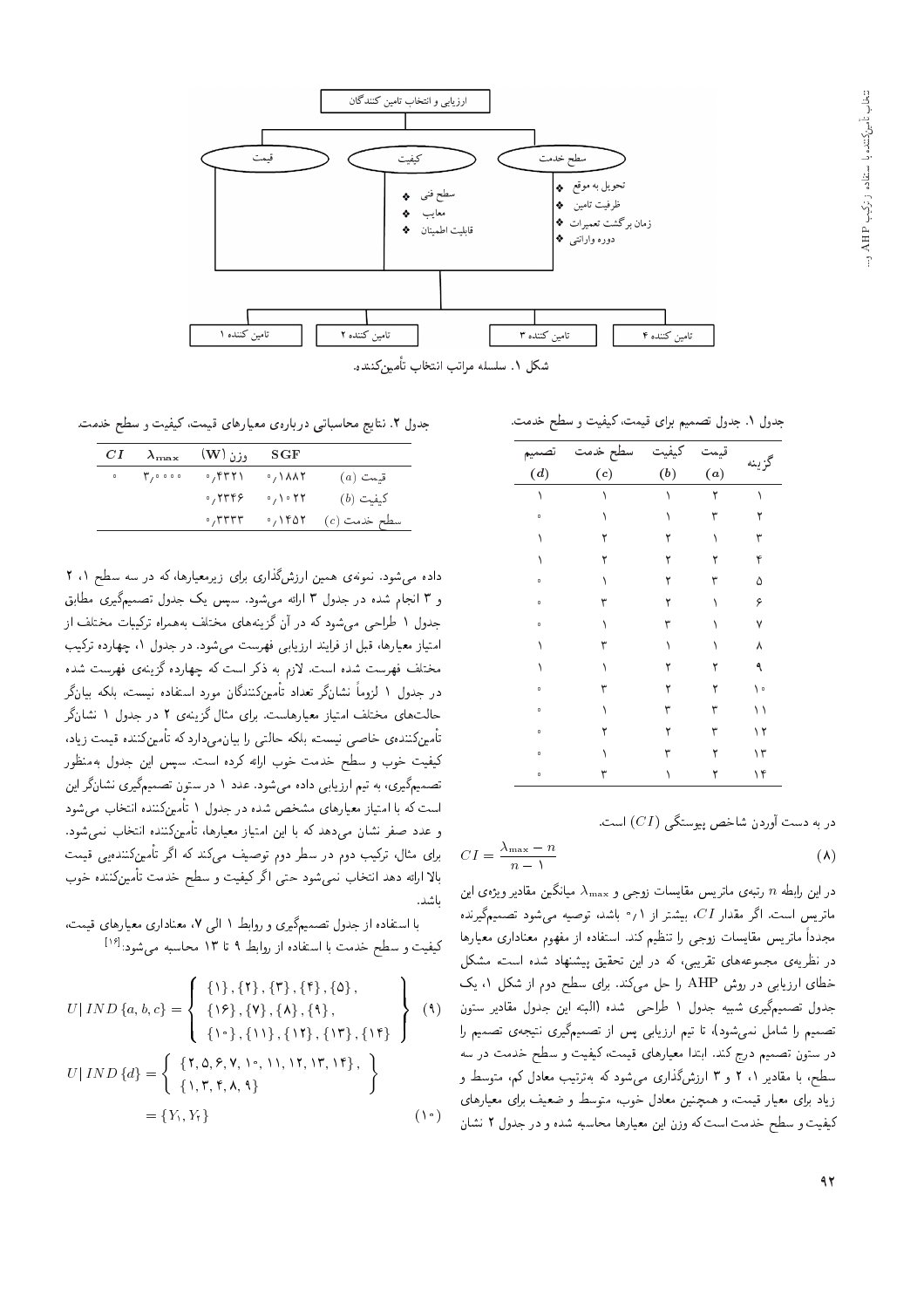جدول ٣. معانى مقادير ١ تا ٣ براى زيرمعيارهاى مختلف.

|             | قابلیت تحویل ظرفیت زمان برگشت دورهی<br>اطمینان بهموقع تأمین تعمیرات وارانتی تصمیم |  |                                 |  |  |
|-------------|-----------------------------------------------------------------------------------|--|---------------------------------|--|--|
|             | <mark>۱</mark> زیاد کم زیاد خوب بالا کوتاه بلند خوب                               |  |                                 |  |  |
| متوسط متوسط | متمسط                                                                             |  | ٢ متوسط متوسط متوسط متوسط متوسط |  |  |
| كوتاه ضعيف  | ۳ کم زیاد کم ضعیف پایین بلند                                                      |  |                                 |  |  |

$$
CI = \frac{\lambda_{\max} - n}{n - 1} = \frac{\mathbf{r} - \mathbf{r}}{\mathbf{r} - 1} = \mathbf{0}
$$
\n(18)

این سیجه سدان می دهد که ما بر یس مقایسات زوجی سدگیل سده با روس مجموعههای<br>--تقریبی، یک ماتریس کاملاً سازگار است. سپس ماتریس J به دست آمده از روش  $\;$ زم خطی بی مقیاس شده و ماتریس نرمالیزه  $(N)$  به دست می $\;$ ید.

$$
N = \left[ \begin{array}{ccc} \circ_{f} \text{FT1} & \circ_{f} \text{FT1} & \circ_{f} \text{FT1} \\ \circ_{f} \text{TTF2} & \circ_{f} \text{TTF3} & \circ_{f} \text{TTF2} \\ \circ_{f} \text{TTTT} & \circ_{f} \text{TTTT} & \circ_{f} \text{TTTT} \end{array} \right] \tag{1V}
$$

 $\epsilon$ در این مرحله کافی است از هر سطر ماتریس  $N$  میانگین سطری بگیریم؛ بدین ترتيب بردار وزن نيز حاصل مى شود:

$$
W_a = \frac{\sigma_f \text{FT11} \times \text{F}}{\text{F}} = \sigma_f \text{FT11}
$$
  
\n
$$
W_b = \frac{\sigma_f \text{TTF} \times \text{F}}{\text{F}} = \sigma_f \text{TTF} \text{F}
$$
  
\n
$$
W_b = \frac{\sigma_f \text{TTT} \times \text{F}}{\text{F}} = \sigma_f \text{TTT} \tag{1A}
$$

بنابراین وزن (اولویت) معیارهای فیمت، نیفیت و سطح حدمت به رست ۲۰۱۱۱<br>موسویل - سوسوس - المی سالمی المیمن ٢٣٣۶م و ٣٣٣٣ / واست. نتايج محاسبه شده به صورت جدول ٢ قابل مشاهده است. در جدول ۳ مقادیر ۲ ، ۲ و ۳ حامل معانی متفاوت برای زیرمعیارهای ذکر شده

در شکل ۱ است. جدول ۴ یک جدول تصمیمگیری برای اولویتبندی زیرمعیارهای کیفیت است که عبارتاند از: سطح فنی، معایب و قابلیت اطمینان (سطح ۳ از شکل ۱) و همچنین جدول ۵ یک جدول تصمیمگیری برای اولویتبندی زیر معیارهای سطح خدمت است که عبارت اند از: تحویل به موقع، ظرفیت تأمین، زمان برگشت

جدول ۴. جدول تصمیم دربارهی زیرمعیارهای کیفیت.

| تصمير | قابليت<br>اطمينان | معان | فنی | گز ينه |
|-------|-------------------|------|-----|--------|
| خوب   | ٢                 |      |     |        |
| خوب   |                   |      |     |        |
| متوسط |                   |      |     | ٣      |
| خوب   |                   |      |     | ۴      |
| متوسط |                   |      |     | ۵      |
| متوسط |                   |      |     | ۶      |
| متوسط |                   |      |     | ٧      |
| متوسط |                   |      |     | ٨      |
| ضعيف  |                   |      |     |        |
| ضعيف  |                   |      |     | o      |

$$
U|IND{b, c} = \begin{cases} \{1, 1\}, \{1, 1\}, \{0, 4\}, \\ \{2, 1\}, \{1, 1\}, \{2, 4\}\end{cases}
$$
  
\n
$$
= \{X_1, X_1, X_1, X_1, X_2, X_3\}
$$
  
\n
$$
= \{X_1, X_1, X_1, X_2, X_3\}
$$
  
\n
$$
P(X_1) = \frac{1}{11}, \quad P(Y_1|X_1) = \frac{1}{11}, \quad P(Y_1|X_1) = \frac{1}{11}
$$
  
\n
$$
P(X_1) = \frac{1}{11}, \quad P(Y_1|X_1) = \frac{1}{11}, \quad P(Y_1|X_1) = \frac{1}{11}
$$
  
\n
$$
P(X_2) = \frac{1}{11}, \quad P(Y_1|X_1) = \frac{1}{11}, \quad P(Y_1|X_1) = \frac{1}{11}
$$
  
\n
$$
P(X_2) = \frac{1}{11}, \quad P(Y_1|X_1) = 1, \quad P(Y_1|X_1) = 0
$$
  
\n
$$
P(X_2) = \frac{1}{11}, \quad P(Y_2|X_2) = 1, \quad P(Y_1|X_2) = 0
$$
  
\n
$$
P(X_3) = \frac{1}{11}, \quad P(Y_3|X_3) = 0, \quad P(Y_4|X_3) = 0
$$
 (11)

$$
P(X_{\delta}) = \frac{\mathsf{T}}{\mathsf{T}}, \qquad P(Y_{\mathsf{T}} | X_{\delta}) = \mathsf{I}, \qquad P(Y_{\mathsf{T}} | X_{\delta}) = \mathsf{I}
$$
\n
$$
P(X_{\delta}) = \frac{\mathsf{T}}{\mathsf{T}}, \qquad P(Y_{\mathsf{T}} | X_{\delta}) = \frac{\mathsf{I}}{\mathsf{T}}, \qquad P(Y_{\mathsf{T}} | X_{\delta}) = \frac{\mathsf{I}}{\mathsf{T}}
$$
\n
$$
\text{SGF}(a, \{b, c\}, \{d\}) = H(\{d\} | \{b, c\}) - H(\{d\} | \{a, b, c\})
$$
\n
$$
= -\frac{\mathsf{T}}{\mathsf{T}} \left(\frac{\mathsf{I}}{\mathsf{T}} \log \frac{\mathsf{I}}{\mathsf{T}} + \frac{\mathsf{I}}{\mathsf{T}} \log \frac{\mathsf{I}}{\mathsf{T}}\right) \times \mathsf{T}
$$
\n
$$
- \frac{\mathsf{T}}{\mathsf{T}} \left(\frac{\mathsf{I}}{\mathsf{T}} \log \frac{\mathsf{I}}{\mathsf{T}} + \frac{\mathsf{T}}{\mathsf{T}} \log \frac{\mathsf{T}}{\mathsf{T}}\right) = \mathsf{I}(\mathsf{A}\mathsf{A}\mathsf{A}\mathsf{T})
$$
\n
$$
(1\mathsf{T})
$$

معناداری مشخصهی a (معیار قیمت) محاسبه شد و عدد ۱۸۸۲/۰ به دست 0/۱۰۲۲ مشابه همین فرایند، برای معناداری مشخصهی  $b$  (معیارکیفیت) عدد ۱۰۲۲ حاصل شد. همچنین معناداری مشخصه $c$  (معیار سطح خدمت) با استفاده از  $b$  این فرایند برابر ۱۴۵۲ $\gamma$  است. اگر مقدار اهمیت (معناداری)، برای گزینهی  $a$  و "  $\frac{W_a}{W_b}$  به ترتیب  $W_a$  و  $W_b$  باشد، اولویت گزینهی ۵ نسبت به گزینهی  $b$  برابر است با  $W_a$ بنابراین ماتریس مقایسات زوجی چنین تعریف می شود:

$$
J = \left(\begin{array}{ccc} \frac{W_1}{W_1} & \cdots & \frac{W_1}{W_n} \\ \vdots & \ddots & \vdots \\ \frac{W_n}{W_1} & \cdots & \frac{W_n}{W_n} \end{array}\right) \tag{1f}
$$

برای معیارهای قیمت، کیفیت و سطح خدمت، ماتریس قضاوت J مطابق معناداری معیارها به دست میآید:

$$
J = \left[ \begin{array}{cccc} 1 & 1/\lambda f 10 & 1/\lambda f 451 \\ 0 & 0 & 0 & 0 \\ 0 & 0 & 0 & 1/\lambda f 10 & 0 \\ 0 & 0 & 0 & 0 & 0 \\ 0 & 0 & 0 & 0 & 0 \end{array} \right]
$$
 (10)

با محاسبه $\lambda_{\max}=\lambda_{\max}=1$  برای ماتریس فوق میتوان نشان دادکه  $\lambda_{\max}$  . همچنین  $J$  داریم ۳ $\eta = n-1$  طبق رابطه $\delta$  شاخص سازگاری  $(CI)$  برای ماتریس  $J$  محاسبه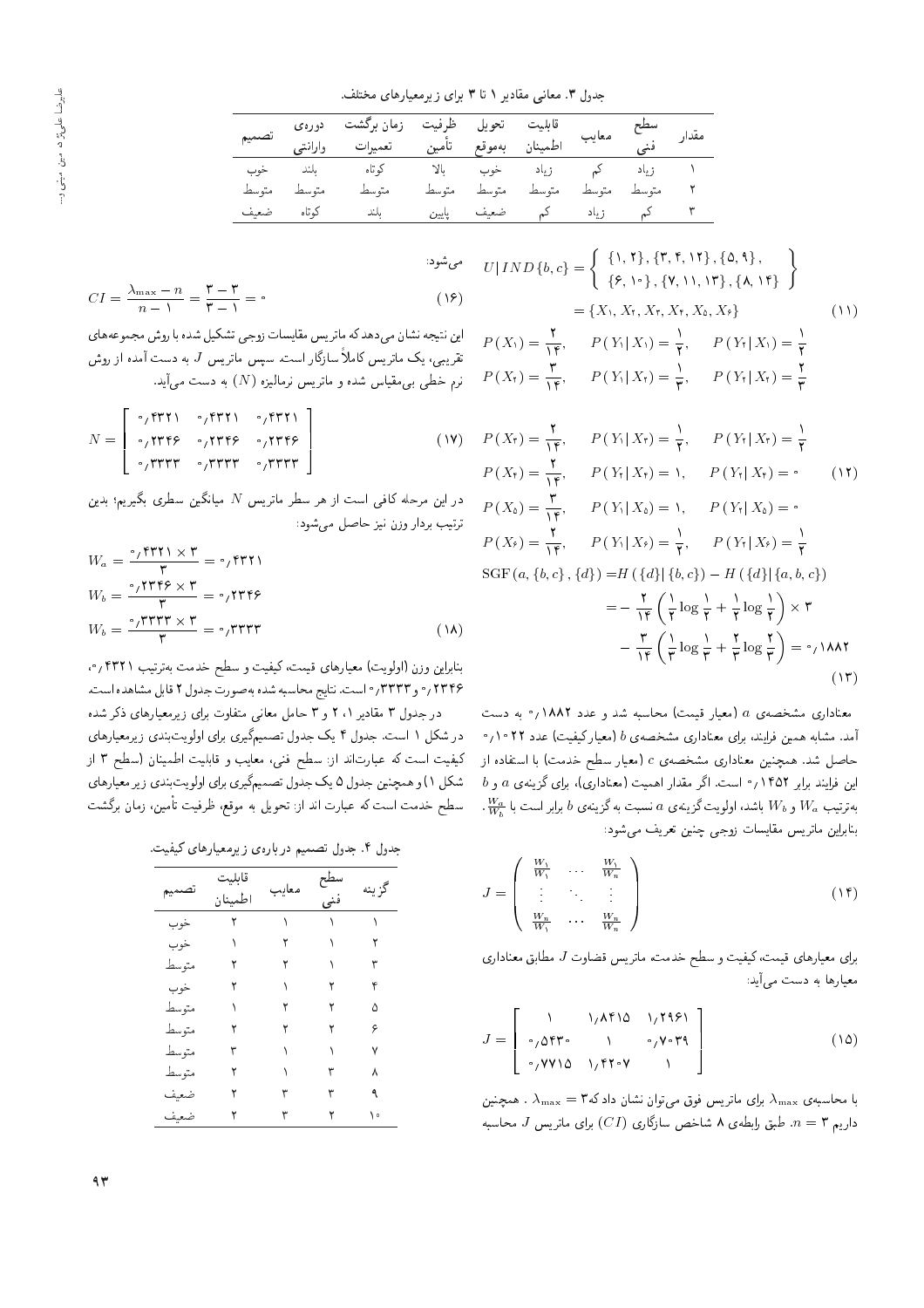جدول ۵. جدول تصميم دربارهى زيرمعيارهاى سطح خدمت.

| تصميم | دورەى        | زمان برگشت | ظرفيت | تحويل                                     | گزينه |
|-------|--------------|------------|-------|-------------------------------------------|-------|
|       | وارانتي      | تعميرات    | تأمين | بەموقع                                    |       |
| خوب   | $\mathbf{r}$ | ٢          |       | $\Delta \Delta \sim 10^{-1}$ M $_{\odot}$ | ١     |
| خوب   | $\setminus$  | $\Upsilon$ | ٢     | $\lambda_{\rm{eff}}$                      | ٢     |
| متوسط | ٣            | ٣          | ٢     | ١                                         | ٣     |
| متوسط | ٢            | ٢          | ٢     | ٢                                         | ۴     |
| متوسط | ٣            | ١          | ١     | ٢                                         | ۵     |
| ضعيف  | ١            | ١          | ٢     | ٣                                         | ۶     |
| متوسط | ٢            | ٢          | ١     | ٣                                         | ٧     |
| متوسط | ٣            | ٢          | ٣     | ١                                         | ٨     |
| ضعيف  | ١            | ٢          | ٢     | ٣                                         | ٩     |
| متوسط | ١            | ١          | ١     | ٣                                         | ۱۰    |
| متوسط | ١            | ١          | ٢     | ٢                                         | ۱۱    |
| ضعيف  | ٢            | ٢          | ٣     | ٢                                         | ۱۲    |
| متوسط | ٣            | ٢          | ٢     | ٢                                         | ۱۳    |
| ضعيف  | ٢            | ٣          | ٢     | ٢                                         | ۱۴    |
| متوسط | ٣            | ٣          | ١     | ١                                         | ۱۵    |
| ضعيف  | ٣            | ١          | ٣     | ٢                                         | ۱۶    |
| خوب   | ٣            | ١          | ١     | ١                                         | ١٧    |
| خوب   | ١            | ٣          | ١     | ١                                         | ۱۸    |

جدول ۷. نتایج محاسباتی دربارهی زیرمعیارهای سطح خدمت.

| CІ         | $\lambda_{\text{max}}$                   | وزن (W ا                                       | SGF                                    |                    |
|------------|------------------------------------------|------------------------------------------------|----------------------------------------|--------------------|
| $0<\infty$ | $\mathfrak{p}_1 \circ \circ \circ \circ$ | 0,000                                          | .777V                                  | تحويل بهموقع       |
|            |                                          | $\circ$ , $\mathbf{v}$ $\circ$ $\circ$         | $\circ$ , $\setminus \circ \circ \tau$ | ظرفيت تأمين        |
|            |                                          | 0,7000                                         | $\circ$ , $\circ$ $\circ$ 9 9          | زمان برگشت تعمیرات |
|            |                                          | $\circ$ , $\backslash$ $\circ$ $\circ$ $\circ$ | $\cdot$ , $\cdot$ ۳۳۴                  | دوره وارانتبي      |
|            |                                          |                                                |                                        |                    |

جدول ۸. وزنهای اولویت ترکیبی برای معیارها و زیر معیارها.

| ترتيب     | وزنهای                              | وزنهای                                   | زيرمعيار           | وزن های                                              | معيار |
|-----------|-------------------------------------|------------------------------------------|--------------------|------------------------------------------------------|-------|
| اولويت    | کلی                                 | موضعى                                    |                    | موضعي                                                |       |
| $\lambda$ | ٬٫۴۳۲۱                              | $\equiv$ .                               |                    | $\cdot$ , $\uparrow$ r $\uparrow$                    | قيمت  |
| ۶         | $\cdot$ , $\cdot$ $\gamma$ $\gamma$ | ۰٬۲۷۱۵                                   | سطح فني            |                                                      |       |
| ٣         | $\cdot$ / $\vee$ $\vee$             | $\phi$ / $\Delta \phi$ , $\phi$          | معايب              | ٬٫۲۳۴۶                                               | كيفيت |
| ٧         | $\cdot$ , $\cdot$ or $\circ$        | ٬٬۲۲۸۵                                   | قابليت اطمينان     |                                                      |       |
| ۲         | $\cdot$ , $\lambda$ ۳۳۳             | $\cdot$ , $\cdot$ $\cdot$ $\cdot$        | تحويل بهموقع       |                                                      |       |
| ۴         | 0,000                               | $\cdot$ , $\mathsf{r} \cdot \cdot \cdot$ | ظرفيت تأمين        | $\cdot$ , $\mathsf{r}\mathsf{r}\mathsf{r}\mathsf{r}$ | سطح   |
| ۵         | $\cdot$ , $\cdot$ ۶۶۷               | $\sigma$ / $\mathbf{Y}$                  | زمان برگشت تعميرات |                                                      | خدمت  |
| ٨         | $\cdot$ , $\cdot$ rrr               | $\mathbb{F}_7$ ) $\mathbb{F}_2$          | دوره وارانتبي      |                                                      |       |
|           |                                     |                                          |                    |                                                      |       |

نظر قرار گرفته است، اگر اطلاعات کمی مربوط به معیارهای قیمت، کیفیت و سطح خدمت معلوم باشد، مطابق دادههای واقعی موجود رتبهی تأمینکنندگان مشخص مے رشود.

با تشکیل ماتریس مقایسات زوجی و محاسبهی بردار ویژه روی معیارها و ز یرمعیارهای مختلف، رتبهی تأمینکنندگان به دست می]ید. بهمنظور محاسبهی وزن نهای<sub>ج</sub> تأمینکنندگان، باید وزنهای کل<sub>دی</sub> معیارها و زیرمعیارها و رتبهی تأمینکنندگان با هم ترکیب شود. محاسبات انجام شده در این قسمت، مطابق محاسبات نهایی AHP، برای پیدا کردن وزن نهایی گزینههاست.

# ۳.۳. محاسبهى امتياز كلى هر<sub>ي</sub> تأمينكننده

برای محاسبهی وزن نهایی تامین(شندان، دسترسی به اطلاعات دتمی تامین(شندان<br>ماهمین العام است میدا های مختلف کافی است در این مستقبل تشکیل باتید برای معیارها و زیرمعیارهای مختلف کافی است. در این صورت با تشکیل ماتریس مقايسات زوجي و محاسبهي بردار ويژه روي معيارها و زير معيارهاي مختلف، رتبهي تأمینکنندگان به دست میآید.

#### ۴.۳. مثال عدد*ی*

بهمنظور اعتبار بخشبي به مدل، يک مثال عددي بهوسيلهى دادههاى واقعى طراحى و اجرا شده است. فرض کنیم که چهار تأمینکننده در فرایند ارزیابی وجود دارد. اطلاعات نمّی مربوط به تمامی معیارها و زیرمعیارها برای تامین(منندنان مختلف در<br>۱۰۱۰ - فرداد شدید است جدول ٩ داده شده است.

## ۱.۴.۳. به دست آوردن وزن نهایی تأمینکنندگان<br>.

از أنجا كه وزنهاى كلي معيارها و زيرمعيارها با استفاده از نظريهى مجموعههاى تقریبی به دست آمد، کافی است با یک مثال واقعی (که در آن اطلاعات کمی جدول ۶. نتایج محاسباتی دربارهی زیرمعیارهای کیفیت.

| CI | $\lambda_{\text{max}}$                                         | $(\mathbf{W})$ وزن                   | SGF                                                  |                |
|----|----------------------------------------------------------------|--------------------------------------|------------------------------------------------------|----------------|
|    | $\circ$ $\qquad \qquad \mathbf{r}_{1} \circ \circ \circ \circ$ | .7410                                | $\cdot$ , ۱۴۳۱                                       | سطح فني        |
|    |                                                                | $\circ$ , $\Delta \circ \circ \circ$ | ٬٬۲۶۳۵                                               | معايب          |
|    |                                                                | .77710                               | $\circ$ , $\setminus$ $\setminus$ $\circ$ $\uparrow$ | قابليت اطمينان |

تعميرا و دورهى وارانتي (سطح ٣ از شكل ١). در جدول ۶ نتايج محاسبه شده براى وزن زیرمعیارهای کیفیت داده شده است. با استفاده از نتایج به دست آمده، همانند روابط ۱۵ و ۱۶، می توان فهمید که ماتریس مقایسات زوجی در این مرحله نیزکاملاً سازگار است ( $I = (C I = 0)$ ؛ زیرا برای این ماتریس نیز داریم: ۳  $\lambda_{\max} = \lambda_{\max}$ . (ماتریس مقايسات زوجي در اين مرحله نيز توسط SGF معيارها و طبق رابطهي ١۴ تشكيل می شود.) در جدول ۵ نیز تصمیمگیری برای اولویتبندی زیرمعیارهای سطح خدمت ثبت شده است. زیرمعیارهای سطح خدمت عبارتاند از: تحویل بهموقع، ظرفیت تأمین، زمان بازگشت تعمیرات و دورهی وارانتی (سطح ۳ از شکل ۱). نتایج محاسبه شده برای وزن ز یرمعیارهای سطح خدمت نیز در جدول ۷ آمده است. از نتایج حاصله در جدول ۷ (نظیر ° $I=Cl$ )، می توان پی برد که ماتریس مقایسات زوجی در این مرحله نیز کاملاً سازگار است. وزن های کلی و وزن های موضعی برای تمامی معیارها و زیرمعیارها تعیین شده و در جدول ۸ ثبت شده است. آخرین ستون جدول ۸ ترتیب تقدم معیارهاست؛ چنان که مشاهده میشود معیار قیمت دارای بالاترین امتیاز در جدول است. با این فرض که چهار تأمینکننده در فرایند ارزیابی تأمینکنندگان مد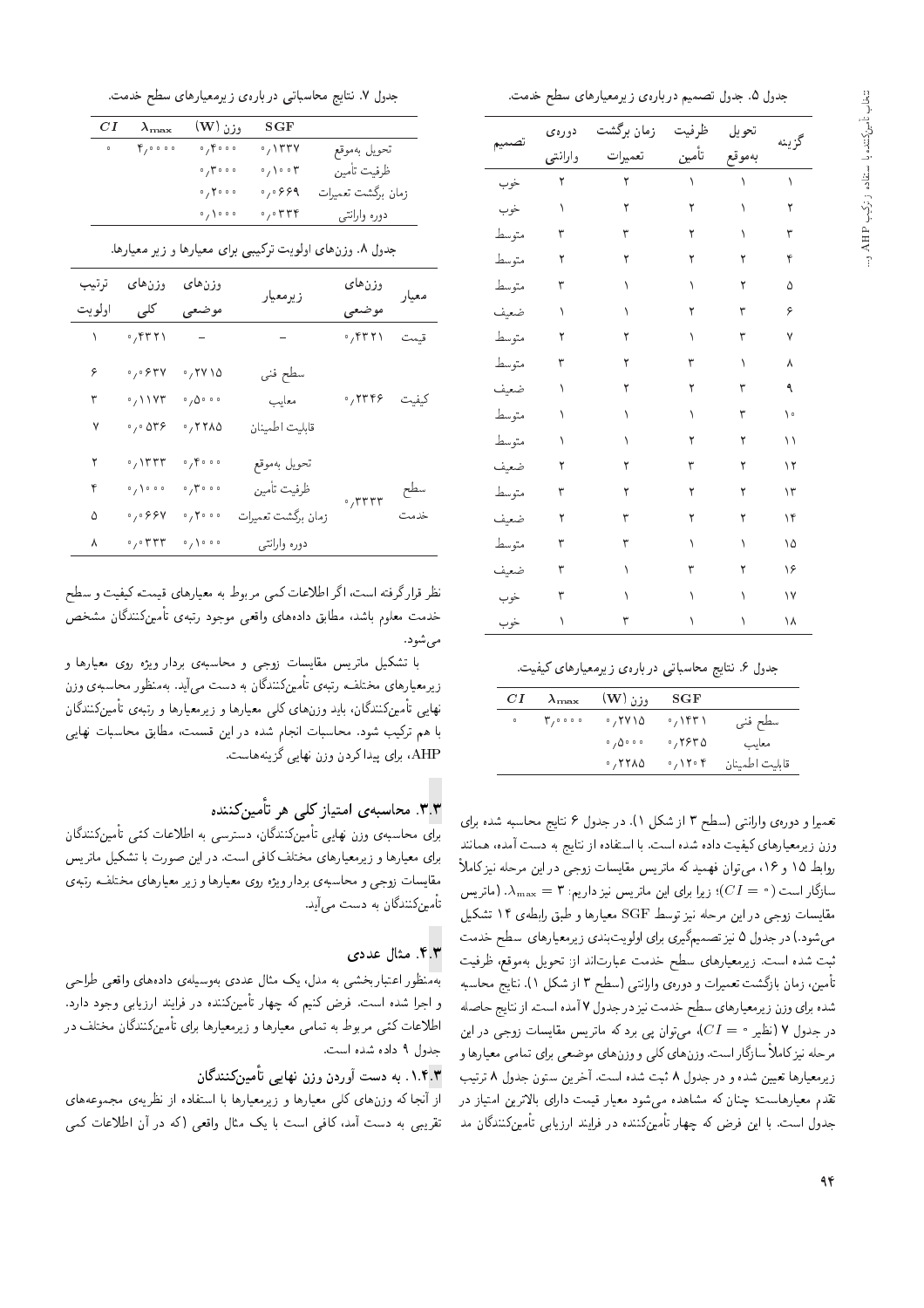| دورەي<br>وارانتي<br>(ماه) | زمان برگشت<br>تعميرات<br>(هفته) | ظرفيت<br>تامين<br>(عدد) | تحويل<br>بەموقع<br>(نرخ) | قابليت<br>طمينان<br>(7) | معايب<br>(نرخ)             | سطح<br>( در حه) | (تومان) | تأمينكننده |
|---------------------------|---------------------------------|-------------------------|--------------------------|-------------------------|----------------------------|-----------------|---------|------------|
| ۴                         |                                 | 400                     | $\cdot$ , ۸۵             | ٨٠                      | $\circ$ , $\circ$ $\circ$  |                 | ۵۵      |            |
| ۳                         |                                 | Vo o                    | ۰٬۹۵                     | ۹۵                      | $\circ$ , $\circ$ $\wedge$ |                 | ۴۰      |            |
| ٣                         |                                 | ه ه ۶                   | 0,9                      | ٩۰                      | 0,0.7                      |                 | ۴۵      | ٣          |
| ۴                         |                                 | ەە∆                     | 0,90                     | ٧۰                      | $\circ$ , $\circ$ $\circ$  |                 | ۵۰      | ۴          |

جدول ۹. اطلاعات کمی تأمینکنندگان.

| جدول ۱۰. وزن نهایی تأمینکنندگان. |  |  |
|----------------------------------|--|--|
|                                  |  |  |

| وزن<br>تأمين كنندگان                                 | دورەي<br>وارانتي | زمان ىرگشت<br>تعميرات | ظرفيت<br>ء<br>تأمين | تحويل<br>بەموقع           | قابليت<br>طمينان | معايب                     |   |    | تأمدن كننده |
|------------------------------------------------------|------------------|-----------------------|---------------------|---------------------------|------------------|---------------------------|---|----|-------------|
| $\circ$ , $\mathsf{Y} \circ \mathsf{Y} \mathsf{P}$   |                  |                       | 400                 | $\cdot$ , $\wedge \wedge$ | ٨۰               | 0,0                       |   | ۵۵ |             |
| $\cdot$ , $\mathsf{r}\mathsf{r}\mathsf{r}\mathsf{r}$ |                  |                       | Vo o                | ٬٫۹۵                      | ۹۵               | $\circ$ , $\circ$ \       |   | ۴۰ |             |
| $\cdot$ , ۲۷۳۴                                       |                  |                       | 900                 | $0,9$ $\wedge$            | ۹۰               | 0,0                       |   | ۴۵ |             |
| $\cdot$ , ۲ $\cdot$ ۲۸                               |                  |                       | ∘ه                  | $\circ$ , $\uparrow$      | ٧٠               | $\circ$ , $\circ$ $\circ$ | ٣ | ۵۰ |             |

مربوط به معيارهاي قيمت، كيفيت و سطح خدمت براي هر تأمينكننده معلوم است). محاسبات روش AHP براى مشخص كردن وزن نهايى تأمينكنندگان انجام گيرد. یعنی با تشکیل ماتریس مقایسات زوجی و محاسبهی بردار ویژه روی معیارها و زیرمعیارهای مختلف، رتبهی تأمینکنندگان محاسبه میشود. در نهایت، حاصل ضرب رتبههای تأمینکنندگان و وزنهای کلی، با هم جمع میشود (مطابق محاسبات نهایی روش AHP در تعیین وزن گزینهها). نتایج حاصله در جدول ۱۰ ثبت شده است.

# ۴. ارائهی مدل برای تخصیص سفارش به تأمینکنندگان<br>\* ۰۱.۴. مف<sub>رو</sub>ضیات مدل

قبل از تصمیمگیری درمورد انتخاب تأمینکنندگان، خریدار باید معیارهای خرید ر<u>ا</u> مشخص کند و عملکرد تأمینکننده را بسنجد. در این تحقیق از معیارهای قیمت، معايب و تحويل بهموقع، بهعنوان معيارهاى خريد در مدل استفاده شده است. فرض  $(j = \texttt{1}, \texttt{1}, \dots)$  كنيم كه  $I$  محصول  $(i = \texttt{1}, \texttt{1}, \dots)$  محصول از  $J$  تأمين خریداری می،شود که هرکدام از این تأمینکنندگان برای هر محصولی که می،فروشند، سطوح مختلفي از قيمت، كيفيت توليد، عملكرد تحويل بهموقع، و ظرفيت تأمين ارائه می دهند.

- ۲.۴. نمادها، پارامترها و متغیرهای تصمیم  $b$ الا يا محصول: : تأمينكننده؛  $j$ : مجموعه تأمینکنندگانی که کالای  $i$  را ارائه می دهند؛ : مجموعه كالاهايي كه توسط تأمينكنندهى  $j$  ارائه مى شود؛
	- $j$  وزن نهایی تأمینکننده $y$  :  $W_j$  $\langle j \rangle$ : مجموعه یی از فواصل تخفیف تأمینکننده $R_j$
- $\left\vert j\right\rangle$  : تعداد فواصل تخفيف در جدول تخفيف تأمينكنندهى  $m_j$

 $\forall 1 \leq r \leq m_j$  : فاصلهى تخفيف  $r$ 

 $j$  : حد بالا در فاصلهى تخفيف r از جدول تخفيف تأمينكنندهى. $b_{jr}$  $\psi^0 = b_j, \langle b_j, \langle \dots \langle b_j, m_j \rangle \rangle$ 

 $\left\langle j\right\rangle$  : ضريب تخفيف مربوط به سطح تخفيف  $r$  از جدول تخفيف تأمين $d_{jr}$ : قیمت واحد کالای  $i$  که بەوسیلەی تأمینکنندەی  $j$  ارائه شده است؛  $P_{ij}$ : نرخ معیوبات کالای i که توسط تأمینکننده $j$  وارائه شده است:  $q_{ij}$ : حداکثر نرخ معیوب کالای  $i$  که برای خریدار قابل قبول است؛  $Q_i$ : نرخ تحویل بهموقع کالای i که توسط تأمینکننده ی ز پیشنهاد شده است؛  $P_i$ حداقل نرخ تحویل بهموقع کالای  $i$  که برای خریدار قابل قبول باشد:  $T_i$ : حداکثر ظرفیت تأمین کالای  $i$  که توسط تأمینکننده  $j$  ارائه شده است؛  $i$  : نقاضای کل کالای  $D_i$ 

: مقدار کالای  $i$  که از تأمینکننده $j$  و خریداری میشود:  $X_{ij}$ 

: حجم معاملهى خريد از تأمينكنندهى j در سطح تخفيف  $V_{jr}$ ن متغیر صفر یا ۱ (اگر حجم معاملهی خریداری شده از تأمینکنندهی $j$ ، در سطح  $Y_{jr}$ تخفیف r از جدول تخفیف قرارگیرد آنگاه  $Y_{j\,r}=N$ ، و در غیر این صورت داریم:  $\Lambda(Y_{ir} = \circ$ 

| جدول ۱۱. برنامه٫ریزی تخفیف حجمی چهار تأمینکننده. |  |  |
|--------------------------------------------------|--|--|
|--------------------------------------------------|--|--|

| درصد تخفيف | حجم معامله (١٥٥٥ تومان)                            | $\boldsymbol{r}$ |
|------------|----------------------------------------------------|------------------|
| $\circ$    | ∘ تا زیر ۱۰                                        |                  |
|            | $Y^{\circ}$ , $\psi$ ; $\mathcal{L}$ $\mathcal{L}$ |                  |
| ١٠         | ۲۰ و ۲۰ به بالا                                    |                  |

|  |  |  | جدول ١٢. نتايج بهينه. |
|--|--|--|-----------------------|
|--|--|--|-----------------------|

|          |                                   | $Z = X_t + X_r + X_t + X$ |           |  |
|----------|-----------------------------------|---------------------------|-----------|--|
| حل بهينه | <b>Contract Contract Contract</b> |                           | . . A. V. |  |
|          |                                   |                           |           |  |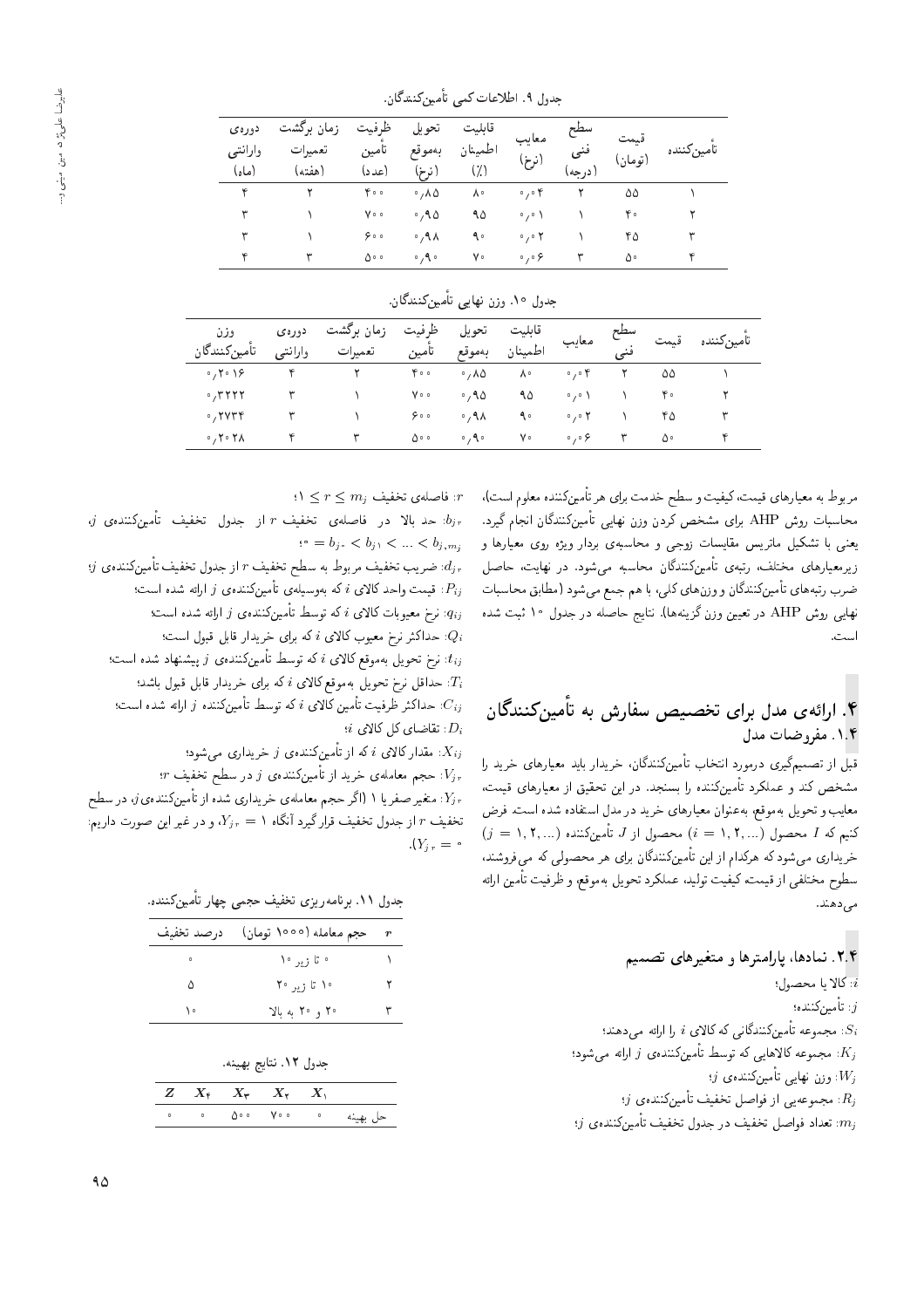۳.۴. مدل چندمنظوره برای تخصیص سفارش به تأمین کنندگان

$$
\text{Max } Z_i = \sum_{i \in K_j} \sum_{j \in S_i} W_j X_{ij} \tag{14}
$$

Min 
$$
z_r = \sum_{j \in S_i} \sum_{r \in R_j} (1 - d_{jr}) V_{jr}
$$
 (7°)

$$
\sum_{r \in R_j} V_{jr} = \sum_{i \in K_j} P_{ij} X_{ij} \qquad j \in S_i
$$

$$
\text{Min } Z_{\mathfrak{r}} = \sum_{i \in K_j} \sum_{j \in S_i} q_{ij} X_{ij} \tag{1}
$$

$$
\text{Max } Z_{\mathfrak{k}} = \sum_{i \in K_j} \sum_{j \in S_i} t_{ij} X_{ij} \tag{17}
$$

 $S.t.$ 

$$
\sum_{i \in K_j} X_{ij} \le C_{ij} \qquad j \in S_i \tag{17}
$$

$$
\sum_{j \in S_i} X_{ij} = D_i \qquad i \in K_j \tag{14}
$$

$$
\sum_{i \in K_j} \sum_{j \in S_i} q_{ij} X_{ij} \le Q_i D_i \sum_{i \in K_j} \sum_{j \in S_i} \left(1 - t_{ij}\right) X_{ij} \le \left(1 - T_i\right) D_i
$$
\n
$$
(10)
$$

$$
b_{j,r-1}Y_{jr} \le V_{jr} \le b_{jr}Y_{jr} \qquad j \in S_i \qquad r \in R_j \qquad (\text{Y2})
$$
  

$$
\sum_{r \in R_j} Y_{jr} \le V \qquad j \in S_i
$$

$$
X_{ij} \ge \circ, \quad i \in K_j, \quad j \in S_i
$$

تابع هدف اول در رابطه ی ۱۹ مربوط به وزن تأمین کنندگان است، یعنی از تأمین کننده یی که وزن بیشتری دارد باید خرید بیشتری انجام شود. خریدار، تصمیمگیری های خرید را در جهت کمینهکردن کل هزینهی خرید انجام می4هد. این تابع هدف بهصورت رابطهی ۲۰ بیان میشود. خریدار انتظار دارد که تعداد کالاهای معیوب i دریافتی از تأمینکننده $j$  کمترین تعداد ممکن باشد. این تابع هدف نیز بهصورت رابطه $j$  (۲ نشان داده شده است. تابع هدف چهارم (رابطهی ۲۲) نشانگر این است که خریدار انتظار دارد تعداد کالاهایی که بهموقع از طرف تأمینکننده ارسال شده به بیشترین مقدار خود برسد. محدودیت اول در رابطهی ۲۳، مربوط به ظرفیت تأمین کننده است. محدودیت دوم نشاندهندهی تقاضاست که در رابطهی ۲۴ بیان شده است. رابطهی ۲۵ محدودیت کیفیت را نشان میدهد (کالاهای معیوب). ارسال یا تحویل بهموقع در محدودیت ۲۶ بیان شده است و در نهایت محدودیت ۲۷ مربوط به شرایط تخفيف است.

#### ۴.۴. اعتبارسنجي مدل

در مثال ۴.۳. فرض میشود که خریدار می خواهد محصولی را از بهترین تأمینکنندگان خریداری کند و مقادیر سفارش بهینه را به آنها اختصاص دهد. کل تقاضای آن محصول ۱۲۰۰ واحد است و بیشترین نرخ معیوبی قابل قبول ۰٫۴ و کمترین نرخ تحویل بهموقع قابل قبول ۹۲٫<sup>ه</sup> است. همچنین چهار تأمينكننده يرنامه تخفيف حجمي مشابهي با ٣ فاصله تخفيف (جدول ١١) به کار می برند.

#### ۰۱.۴.۴ تخصیص سفارش بهینه به تأمین کنندگان منتخب

.<br>با جایگذاری دادههای بخش ۴.۴. در مدل ارائه شده و حل آن بهوسیلهی نرم افزار Lingo، نتايج بهينه مطابق جدول ١٢ به دست مي آيد.

# ۵. نتيجهگېږي

با مرور ادبیات موضوع مشخص مه شود که درمورد ترکیب انتخاب تأمینکنندگان و مشخص کردن مقدار سفارش بهینه، به تأمینکنندگان منتخب توجه کمی صورت گرفته است. در حالی که در این تحقیق، مدل جامعی ارائه شده است که هم انتخاب .<br>تأمینکنندگان را بهوسیلهی روشی نوین و با سازگاری کامل با ذهنیت تصمیمگیرنده انجام میدهد و هم مقدار سفارش بهینه راکه باید به تأمینکنندگان منتخب تخصیص داده شود، در شرایط تخفیف حجمی تعیین میکند. توجه روزافزون به سمت مشارکت تأمینکننده، نهتنها انتخاب تأمینکننده را بهینه می سازد، بلکه معنی داری عوامل کیفی مورد توجه را در فرایند تصمیمگیری بالا می,رد. AHP می,تواند درگنجاندن چندین تصمیمگیرنده با اهداف مختلف متضاد، برای رسیدن به یک تصمیم قاطع بسیار مفید

با ارتقاء AHP بهوسیلهی نظریهی مجموعههای تقریبی در این تحقیق، می توان قضاوت کیفی را در انجام مقایسات دقیقترکرد. همچنین با بهکار بردن این نظریه می توان خطاهای ارزیابی را در فرایند مقایسات زوجی از بین برد. با داشتن محدوديتهاى ظرفيت تأمينكننده و لحاظ كردن تخفيف حجمى، مسئله بيچيدهتر می شود. در این تحقیق مدل برنامهریزی چندمنظوره پی برای اتخاذ تصمیمهای بهینهی انتخاب تأمینکننده، میان عوامل ملموس و غیرملموس متضاد، معرفی شده است. مدل مبتنبی بر AHP، رویکردی ارزشمند برای انتخاب تأمینکننده با شرایط تخفیف حجمی ارائه میکند. نتایج مثال عددی مدلی را پیشنهاد میردهد که میتواند به خریدار در تعیین مجموعهیی بهینه از تأمینکنندگان برای استفاده و اجرای تخصیص سفارش میان آنها کمک کند. استفاده از مدل مطرح شده .<br>نشان میدهد که می توان این مدل را برای ارتقاء تصمیمگیری گروهی در انتخاب تأمینکنندگان به کار برد. ترکیب روش AHP و نظریهی مجموعههای تقریبی که در این مدل برای انتخاب تأمینکنندگان پیشنهاد شده، بسیاری از معایب روش AHP را از بین برده است. برخورداری از ذهنیت بالا، تأثیریذیری بسیار از نظر شخصی تصمیمگیرنده و پیچیدگی زیاد، مواردی از این معایباند. همچنین نتایج روش AHP از ذهنیت بالایی برخوردار است و ممکن است ماتریس مقایسات زوجی در این روش، دارای ناسازگاری بالایی باشد. این در حالمی است که نظریهی مجموعههای تقریبی روش و ابزاری مؤثر برای بررسی مسائل احتمالی و مبهم است و از نتایج بسیار عینی در حل مسائل برخوردار است. ترکیب کردن این نظریه با روش AHP، ناسازگاری روش AHP را بهبود میبخشد. برای این منظور، رویکرد جدول تصمیمگیری، برای به دستآوردن وزنهای عینی تر پیشنهاد شده است. همچنین أنترويبي شرطي و معناداري مشخصهها (معيارها)كه از مفاهيم نظريهي مجموعههاي تقریبی هستند، در روش AHP مورد استفاده قرار گرفتهاند تا ناسازگاری قضاوت را ىھمود سخشد.

مدل چندهدفهیی که بهمنظور تخصیص سفارش به تأمینکنندگان در این تحقیق ارائه شده، با در نظر گرفتن شرایط تخفیف حجمی مطرح شده است. به کارگیری ترکیبی از محدودیتها مانند ظرفیت، تحویل بهموقع، معایب و قیمت، در نظرگرفتن شرایط تخفیف حجمی و حالت چندمحصولی، لحاظکردن وزن تأمینکنندگان در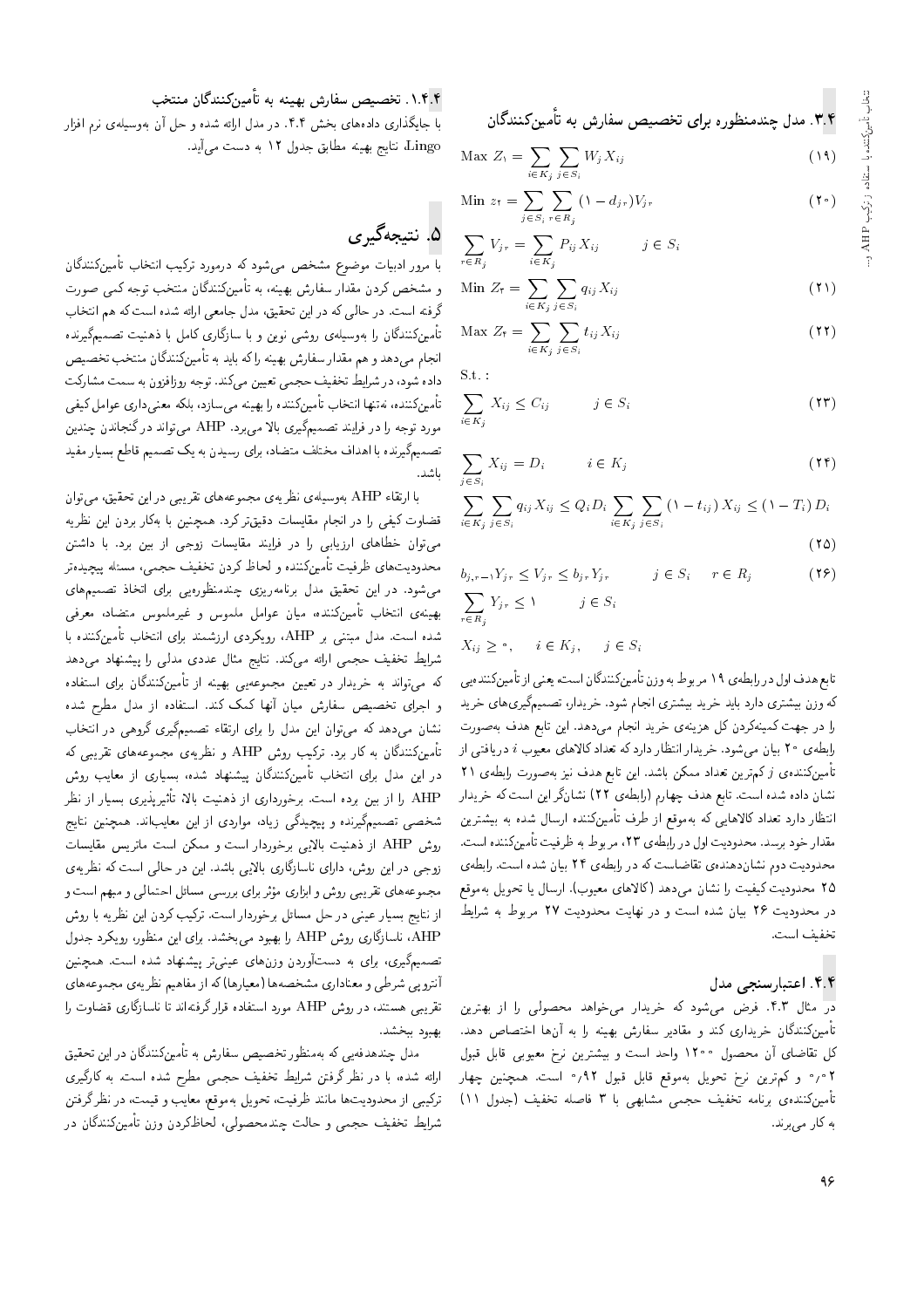تخصیص سفارش (که در قسمت اول تحقیق، نحوهی به دستآوردن آن با نظریهی – و محدودیتهای مدل، می توان یی برد که نتایج به دست آمده کاملاً منطقی است. مجموعههای تقریبی تشریح شد) و تجمیع این موارد با یکدیگر، تحقیق فعلمی راکاملاً منحصر به فرد کرده است.

> در انتها نیز یک مثال عددی برای اعتبارسنجی مدل ارائه شده و با استفاده از نرم افزار Lingo این مثال عددی حل شده است. با مقایسهی اجمالی توابع هدف

مدل ارائه شده در این تحقیق میتواند بهعنوان یک ابزار مفید در خدمت سازمانها باشد، بهطوری که هم بهترین تأمینکنندگان انتخاب شود و هم مقدار سفارش بهینهیی که قرار است به تأمینکنندگان منتخب تخصیص یابد، تعیین .<br>شەد.

- 1. analytic hierarchy process
- 2. significance
- 3. multi objective programming
- 4. data envelopment analysis
- 5. multi objective linear programming
- 6. fuzzy analytic network process
- 7. analytic network process

منابع (References)

- 1. Willis, H.T., Huston, R.C. and Pohlkamp, F. "Evaluation measures of just in time supplier performance" Production and Inventory Management Journal,  $34(2)$ , pp. 1-5 (1993).
- 2. Dobler, D.W., Lee, L. and Burt, N., Purchasing and Materials Management: Text and Cases, New York, McGraw-Hill (1990).
- 3. Dickson, G.W. "An analysis of vendor selection systems and decisions", Journal of Purchasing,  $2(1)$ , pp. 5-17  $(1966)$ .
- 4. Narasimhan, R. "An analytic approach to supplier selection", Journal of Purchasing and Supply Management, 1, pp. 27-32 (1983).
- 5. Nydick, R.L. and Hill, R.P. "Using the analytic hierarchy process to structure the supplier selection procedure", International Journal of Purchasing and Materials Management,  $28(2)$ , pp. 31-6 (1992).
- 6. Ghodsypour, S.H., O'Brien, C. "A decision support system for supplier selection using an integrated analytical hierarchy process and linear programming", International Journal of Production Economics, 56-57, pp. 199-212 (1998).
- 7. Gaballa, A.A. "Minimum cost allocation of tenders" Operational Research Quarterly, 25(3), pp. 389-98  $(1974).$
- 8. Buffa, F.P. and Jackson, W.M. "A goal programming model for purchase planning", Journal of Purchasing and Materials Management,  $19(3)$ , pp. 27-34 (1983).
- 9. Narasimhan, R. and Stoynoff, K. "Optimizing aggregate procurement allocation decisions", Journal of Purchasing and Materials Management,  $22(1)$ , pp. 23-30 (1986).
- 10. Weber, C.A. and Current, J.R. "A multiobjective approach to vendor selection", European Journal of Operational Research,  $68$ , pp. 173-84 (2000).
- 11. Petroni, A. and Braglia, M. "Vendor selection using principal component analysis", The Journal of Supply Chain Management: A Global Review of Purchasing and Sup $ply, 36(2), pp. 63-9 (2000).$
- 12. Holt, G.D. "Which contractor selection methodology", International Jurnal of Project Management,  $16(3)$ , pp.  $153-64$   $(2005)$ .
- 13. Narasimhan, R. "An analytic approach to supplier selection", Journal of Purchasing and Supply Management, 1, pp. 27-32 (2004).
- 14. Li, C.C., Fun, Y.P. and Hung, J.S. "A new measure for supplier performance evaluation", IIE Transactions on Operations Engineering, 29, pp. 753-758 (2008).
- 15. Lin, C., Lee, C. and Chen, W. "Using fuzzy analytic hierarchy process to evaluate service performance of atravel intermediary", The Service Industries Journal, 29, pp.  $281-296$  (2009).
- 16. Kilincci, O. and Onal, S.A. "Fuzzy AHP approach for supplier selection in a washing machine company" Expert Systems with Applications, 38, pp. 9656-9664  $(2011).$
- 17. Ho, W., Xu, X. and Dey, P.K. "Multi-criteria decision making approaches for supplier evaluation and selection: A literature review", European Journal of Operational *Research*, **202**, pp. 16-24 (2010).
- 18. Lei, W., Jun, Y. and Tianrui, L. "Supplier selection based on rough sets and analytic hierarchy process", IEEE International Conference, pp. 787-790 (2010).
- 19. Samantra, C., Datta, S. and Mahapatra, S. "Multiattribute group decision making for supplier selection using grey analysis and rough sets theory", International Journal of Business Insights & Transformation,  $5(1)$ , p.  $60(2012)$ .
- 20. Ozlem, S., Gulfem, T. and Cengiz, K. "Multi criteria supplier selection using fuzzy promethee method", Supply Chain Management Under Fuzzines Recent Developments and Techniques,  $313$ , pp. 21-34 (2014).

# عليوضا عليم بزاد، اميين اميينم